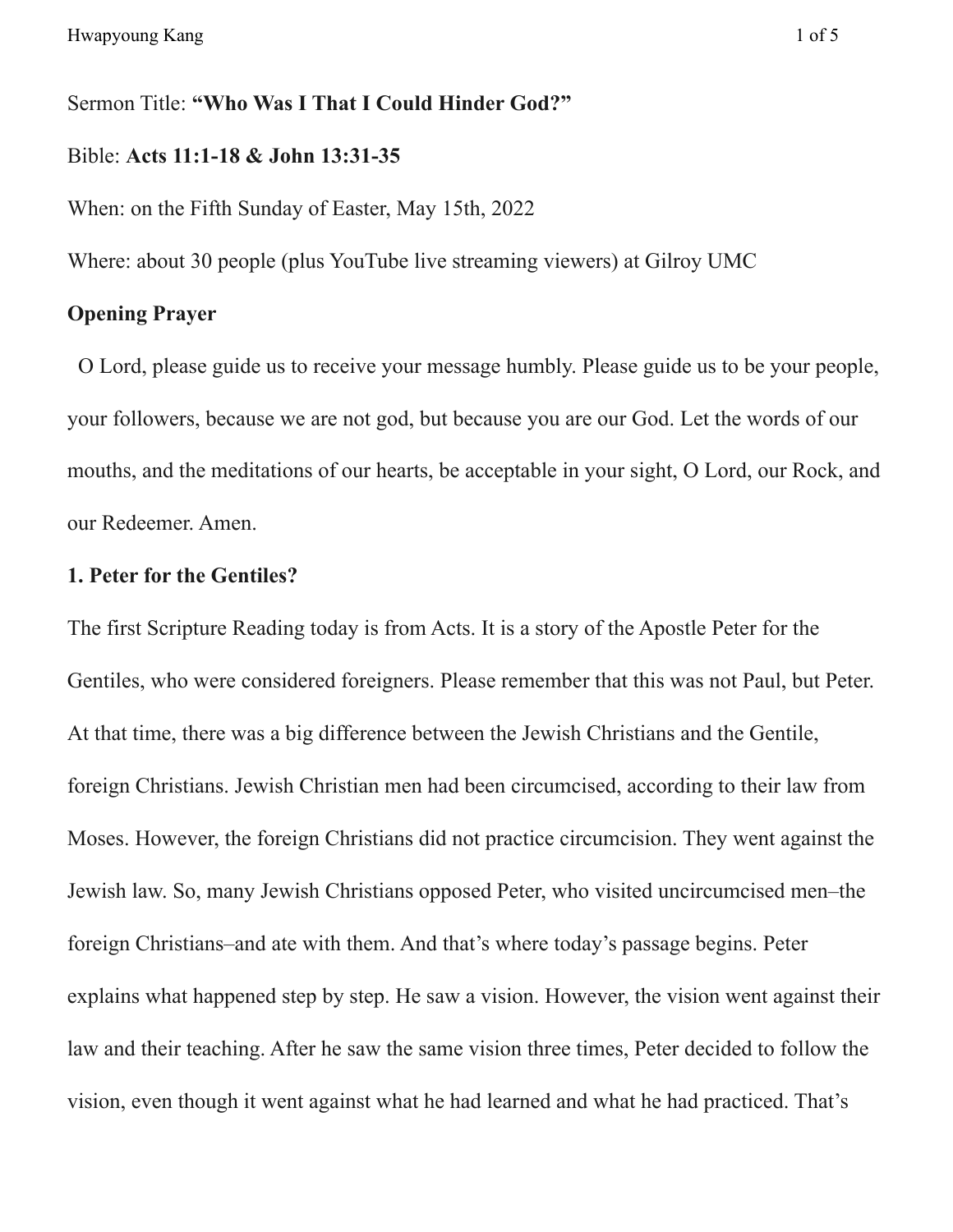because the vision was from God. When Peter followed the vision, he witnessed the Holy Spirit falling upon the Gentiles, the foreigners. The same gift, the same Holy Spirit was present. Then, Peter said, "Who was I that I could hinder God?" Thankfully, the apostles, the brothers, and the sisters in Judea, and probably the Jewish Christians in Jerusalem, were not only silenced, but also praised God, saying, "Then God has given even to the gentiles the repentance that leads to life." The same Holy Spirit came to us as well. Even in Gilroy, we praise God together.

#### **2. More Stories**

Can we follow God's vision, even if that vision goes against what we have learned and what we have believed? I had not thought of being a pastor in the United States, and I had not thought of being a pastor in a cross-racial and cross-cultural appointment. But I am here, because I said yes to my calling, and because you said yes to my appointment, right? We see each other as God's children, and we see each other with the same Holy Spirit.

I would like to share more stories. At the beginning of this message, I shared that this story is not about the Apostle Paul, but is about the Apostle Peter. When we think of an Apostle reaching out to the Gentiles, which one is it, Paul or Peter? Who wrote many letters to the many early churches? It was Paul, not Peter. But interestingly, it was not Paul, but Peter, who opened the Christian ministries to the Gentiles first. Yes, it was the beginning of these ministries. But many Christians remember Paul rather than Peter as the Apostle for the Gentiles. Why? Later, unlike today's passage, Peter was afraid of eating together with the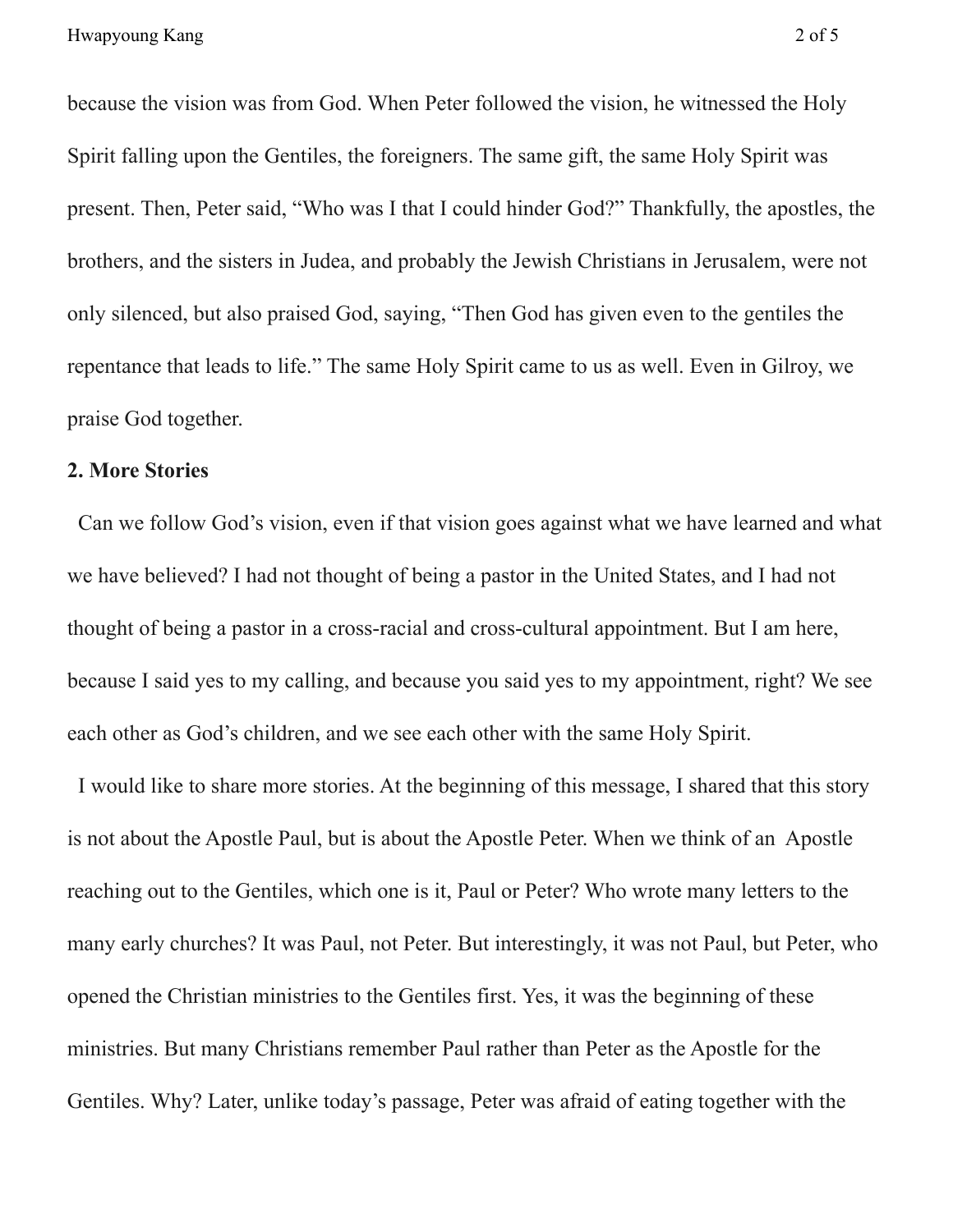Gentiles. When the Jewish Christians arrived, Peter hid himself from the table with the Gentiles. Paul dared to criticize Peter. Paul was not afraid to go and eat with the Gentiles, like the Peter in today's passage. This means that there was still a disagreement about the Gentiles in many Jewish Christian communities. There was a kind of Church Council held in Jerusalem about this matter in Acts 15, because many Jewish Christians wanted the Gentiles to undergo circumcision, in order to keep the law of Moses, and in order to be Christians. What was the decision of this Church Council? To be a Christian, do we need to be circumcised? No. Regardless of circumcision or obedience to the Law of Moses, we can be Christians. Even if Peter opened the door to ministries for the Gentiles, Paul continued and expanded the ministries for Gentiles with passion and without fear. Now, many Christians remember Paul as the Apostle who was for the Gentiles.

#### **3. Jesus' New Commandment**

I believe that you might hear a lot of news about the United Methodist Church's possible future split here and there. Like the early Christians had their conflict, we–our denomination of the United Methodist Church–has a conflict as well. After several decades of struggle over the issues of human sexuality - the ordination and marriage of LGBTQ+ persons, the theologically conservative United Methodists separated themselves, and formed their own denomination, the Global Methodist Church, on May 1st, about two week ago. This was a part of a denominational separation plan, known as the "Protocol of Reconciliation and Grace through Separation," which is yet to be voted on by the delegates of the General Conference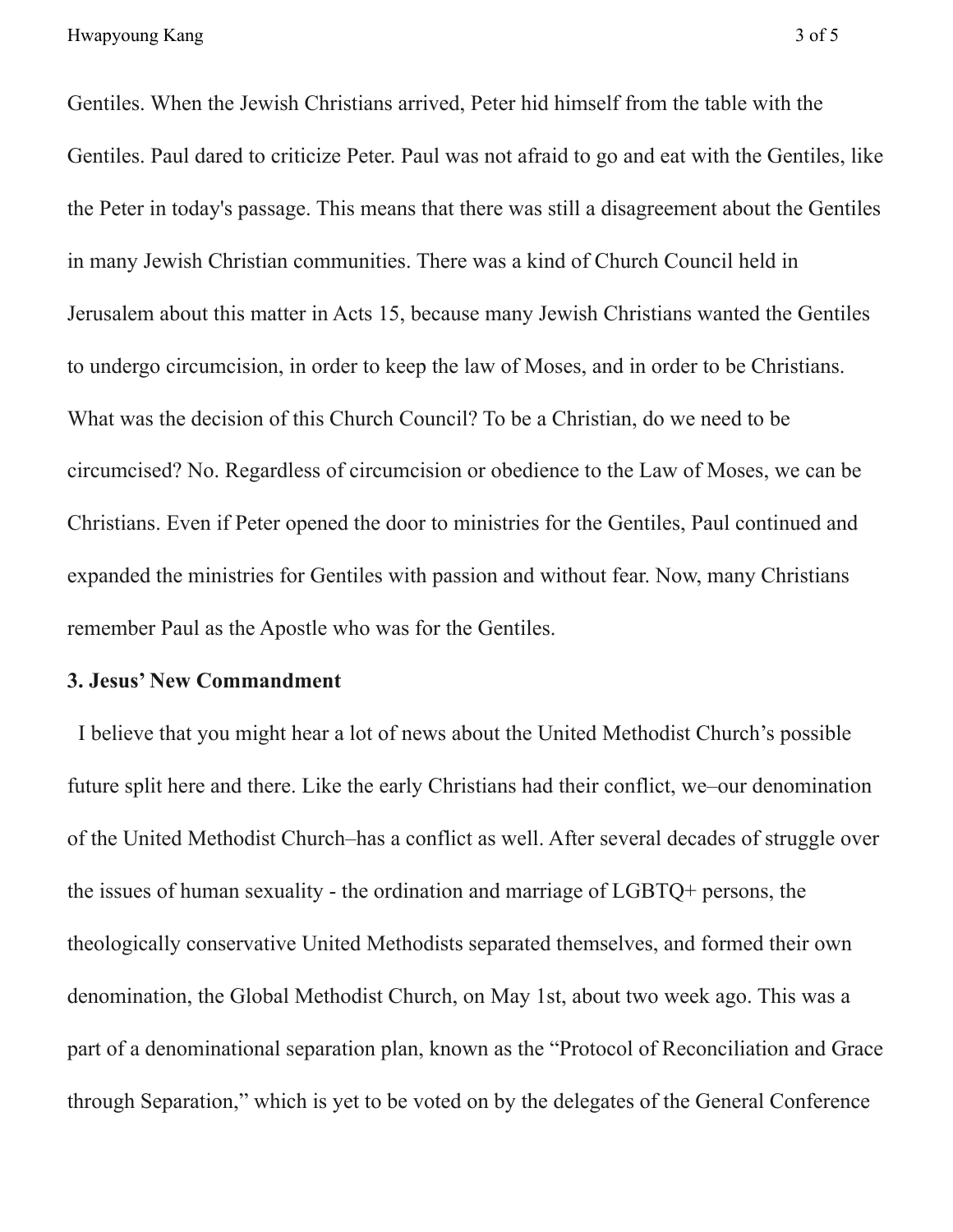in 2024. Because the General Conference has been postponed again and again to 2024, there has not been an official and final decision yet. Of course, there are many suggestions, possibilities, unknowns, and uncertainties. The official process of splitting the denomination will take a while, as we are 12 million members worldwide. This conflict is not the first one. We have made it through many conflicts. But if you want to know where we are, please come to me. I hope for you to come to me, rather than the rumors going around. I am trustworthy, right? I will share as much as I know. And I would like to say this to you. I love this church as much as you love this church, beyond my responsibility as a pastor. With our lay leaders and with you, we will get through this challenge. And as God was with our former church members, God is with us, and God will be with us. So, no worries, but please pray for our denomination, our church, and our church leaders.

The second Scripture Reading from the lectionary today is from John, from before Jesus was crucified. Jesus gave us a new commandment, to love one another. When we look at this new commandment carefully, it is about us, within the church, rather than loving others. Very interestingly, what Jesus said to the disciples before his death was to love one another among the disciples. It might be very difficult to love one another as a denomination, because the United Methodist Church has disagreement within, and because the General Conference might need to make a difficult decision as a denomination. But how about us? How about this church, our beloved church? Can we love one another? Let us make eye contact with each other. Whom do you see? We are different. But don't we see the same Holy Spirit in us?